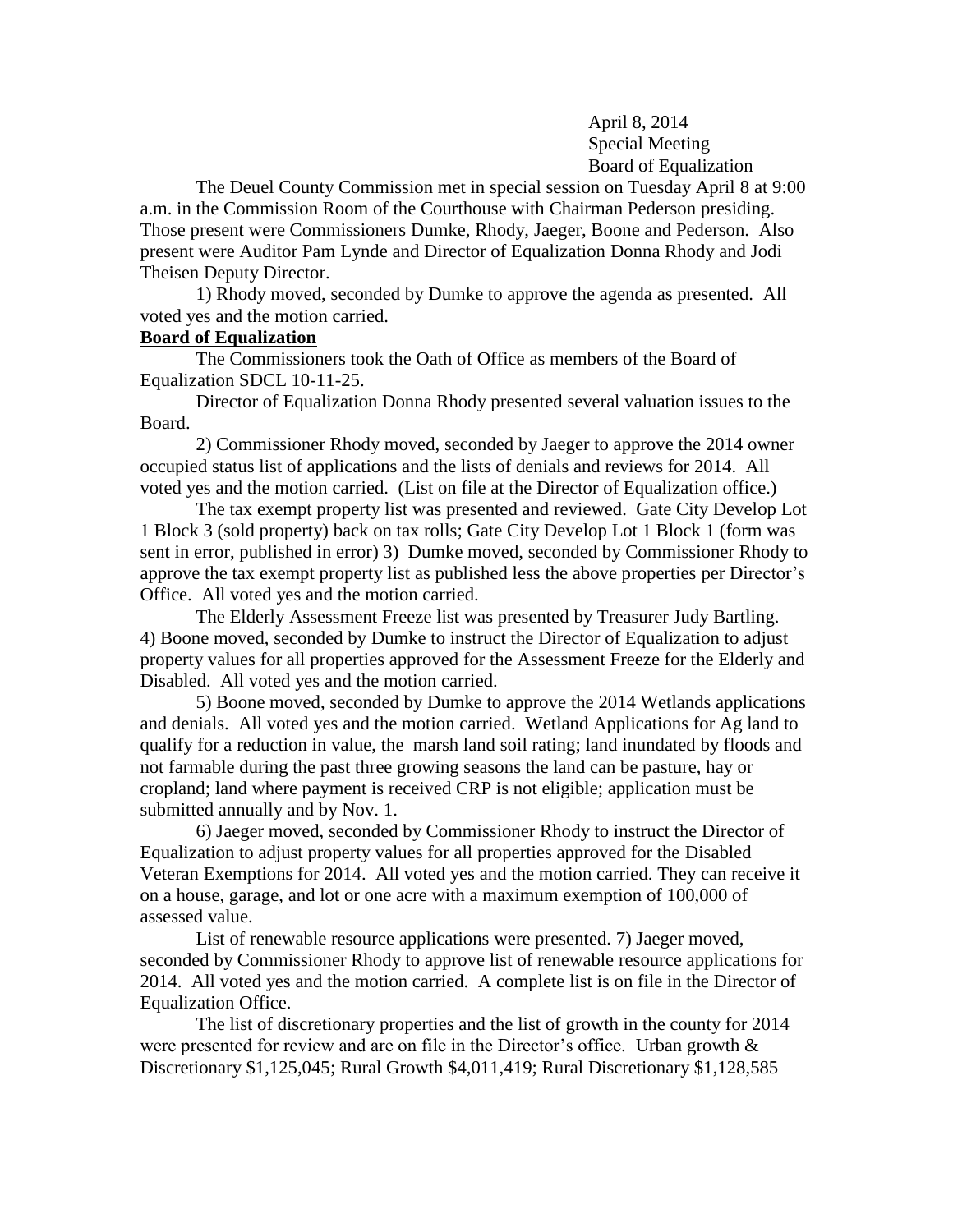All property values within the county were reviewed by the Board and soil ratings were discussed.

## **APPEALS**

The following appeals to real property assessments were heard and acted on. **10:15 E14-01 Eric Kriz-** #4097 Lot 12, Block 13 Wilcoxen's Add. City of Clear Lake; Kriz said he had just had an appraisal done on the property two weeks ago and the appraised value was \$94,000. The Director's new value is \$99,093 after she did a corrected value. Kriz said he still feels the value should be \$94,000 and he appealed first to the city and they did lower the value to \$94,000. 8) Boone moved, seconded by Commissioner Rhody to make no change to Director's value of NA-D1-S \$95,859 and NA-D-S \$3,234 for total value of \$99,093. All voted yes and the motion carried. Roll call Dumke, Boone, Pederson, Rhody yes; Jaeger No; motion carried.

**10:30 E14-02 Jennifer Jensen**-#5858 Lots 10-11-12 in Block 6 Town of Altamont. She stated that the house was built in 2013 and the value is too high. She stated the floor is concrete on the main floor and house is nothing fancy. Director recommended it be NA D1-S \$130,182, land value NA D-S \$901 as she used an average classification, then went down to a fair average. 9) Boone moved, seconded by Commissioner Rhody to lower value of home to \$130,182 NA D1-S as recommended by Director and no change to land value NA D-S of \$901 all on the above described property. All voted yes and the motion carried.

**10:45 E14-03 Harold & Mary Sherman** - #5898 Sherman's 1st Add. In E1/2NW1/4 18- 116-49 Goodwin Township. The property is 13 acres; classification now is Non-Ag; in order to be classified as Ag property must meet Ag criteria. Sherman said the land has perpetual grassland easement on original 140 acres which allows no drainage, no breaking up of land and no buildings. Director had value of \$33,350 on the land; He feels the land should be assessed at \$10,231. Non Ag recommendation of Director; \$33,350 to \$17,550 due to information received (no buildable & no alterations of land and have to treat it as market). 10) Jaeger moved, seconded by Commissioner Rhody to lower value as recommended by Director to value of NA-C \$17,550 on the above described property. All voted yes and the motion carried.

**11:00 E14-04 Marion Denekamp-**#5854 Denekamp Add. Less H1 in W1/2SW1/4 in E1/2 SW1/4 (Gov't Lot 1) Herrick Township. Denekamp stated in her written appeal that 16.2 acres were part of the 154.7 acre parcel of which 138.5 acres were sold in Nov. of 2011 for \$1130 per acre. Seven acres have a USFW Waterfowl habitat easement. Classification changed from Ag to Non-Ag; property is now assessed at the Non Ag value because it doesn't meet Ag criteria; Non Ag is by market. Denekamp said that to date nothing has changed with the land. She feels \$1300 per acre is a more fair value. Upon the recommendation of the Director 11) Commissioner Rhody moved, seconded by Dumke to lower value to NA-C \$35,990 on above described property. All voted yes and the motion carried.

**11:15 E14-05 and #14-06 LeRoy & Kay Wieber -** #3162 Lots 4-5 Warehouse Lots & the Adj. 60' RR ROW lying N of Lots 4-5 in E1/2 22-116-49 and #5029 Lots 1,2,3 Warehouse Lots & RR ROW in S1/2 Less S60' ROW Lying N Lots 4-5 in NE1/4 22- 116-49. Both in the town of Altamont and both Ag land. Director stated the soil types were wrong; not all BKB; Parcel #3162 lowered from \$1,078 to \$731; Parcel #5029 lowered from \$17,815 to \$6,544. 12) Jaeger moved, seconded by Dumke to accept